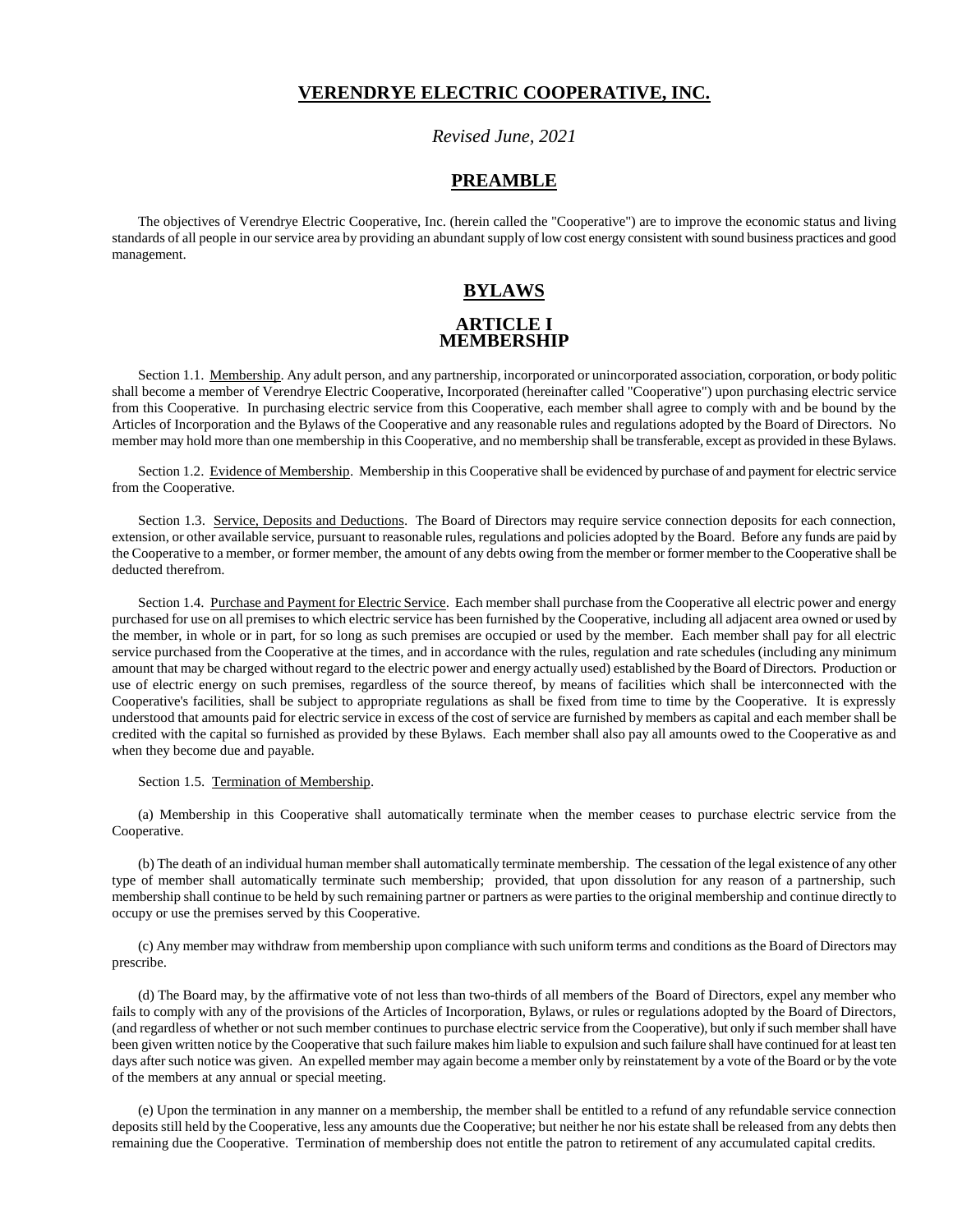### **ARTICLE II RIGHTS AND LIABILITIES OF MEMBERS**

Section 2.1. Property Interest of Members. Upon dissolution, after (a) all debts and liabilities of the Cooperative shall have been paid, (b) all capital furnished through patronage shall have been retired as provided in these Bylaws, and (c) all membership assets of this Cooperative shall be distributed among all patrons and former patrons on an equitable basis insofar as practicable in proportion to their patronage as determined from the books and records of the Cooperative, unless otherwise provided by law.

Section 2.2. Non liability for Debts. The private property of the members of this Cooperative is exempt from execution or other liability for the debts of the Cooperative. No member shall be liable or responsible for any debts or liabilities of the Cooperative.

# **ARTICLE III MEETINGS OF MEMBERS**

Section 3.1. Annual Meeting. The annual meeting of the members shall be held on such date in the month of June and at such place in the State of North Dakota as shall be determined by the Board of Directors, which shall be designated in the notice of the meeting, for the purpose of electing directors and transacting any business that may come before the meeting. If the election of the directors shall not be held within the time provided in these bylaws for the annual meeting, or at any adjournment thereof, the Board of Directors shall cause the election to be held at a special meeting of the members as soon thereafter as conveniently may be. Failure to hold the annual meeting within the designated time shall not work a forfeiture or dissolution of the Cooperative.

Section 3.2. Special Meetings. Special meetings of the members may be called by the president, by the Board of Directors, or by members having one-fifth of the votes entitled to be cast at such meeting. It shall be the duty of the secretary to cause notice of any special meeting to be given as provided by these Bylaws. Special meetings of the members may be held at any place within the State of North Dakota specified in the notice of the special meeting.

Section 3.3. Notice of Members' Meetings. Written notice, stating the place, day, and hour and in case of a special member meeting the purposes for which the meeting is called, shall be given not less than ten nor more than thirty days before the meeting, to each member by either mail or electronic communication, whichever form of communication the member has requested, by or at the direction of the secretary, or upon failure of the secretary to act, at the direction of the persons calling the meeting. Notice shall be deemed to be given when deposited in the United States mail, addressed to the member's address as it appears on the records of the Cooperative, with postage thereon prepaid or date electronically sent to the member's email address as it appears on the records of the Cooperative. If notice has been duly mailed or emailed to the member, the failure of the members shall not invalidate any action which may be taken by the members at any such meeting.

Section 3.4. Quorum. A quorum at a member meeting shall be fifty members. Members represented by signed vote may be counted in computing a quorum only on those questions as to which the signed vote is taken. If less than a quorum is present at any meeting, a majority of those present in person may adjourn the meeting from time to time without further notice.

Section 3.5. Voting.

(a) Each member shall be entitled to one vote and no more upon each matter submitted to a vote at a meeting of the members.

(b) All questions shall be decided by a vote of a majority of the members voting thereon in person, except as otherwise provided by law, the Articles of Incorporation, or these Bylaws.

(c) For voting purposes only, each individual membership shall be deemed joint with the member's spouse, unless each spouse holds their own individual membership or unless the named member specifies otherwise by written notice, which may be delivered by mail and/or electronic communication, to the Cooperative. The presence at a meeting of either or both spouses of a joint membership shall be regarded as the presence of one member for all purposes. The vote of either or both of a joint membership, shall constitute only one vote, but should both be present and in disagreement as to voting, each shall have only one-half vote.

(d) Signed votes may be used only when specifically authorized by resolution of the Board of Directors. When so authorized, signed votes shall be valid and entitled to the same force and effect as a vote in person if the member has been previously notified in writing, which may be delivered by mail and/or electronic communication, of the exact motion or resolution upon which the vote is taken.

(e) At all meetings of members, voting by proxy shall not be allowed, because, to the greatest extent practicable, the presence of each member is desired at all meetings of the membership and proxy voting has the tendency to discourage actual attendance at membership meetings.

(f) In the absence of written notice, which may be delivered by mail and/or electronic communication, that some person has been designated to represent a member who is other than a natural person, such member may be represented by any of its principal officers. If a member who is other than a natural person is not represented by any of its principal officers, such member may designate a natural person to represent it by giving the Cooperative a written notice, which may be delivered by mail and/or electronic communication, at or before the member meeting, which shows that the named representative has been authorized by the managing board of such member to represent no more than one such member, but may also vote as an individual if the person is a member individually.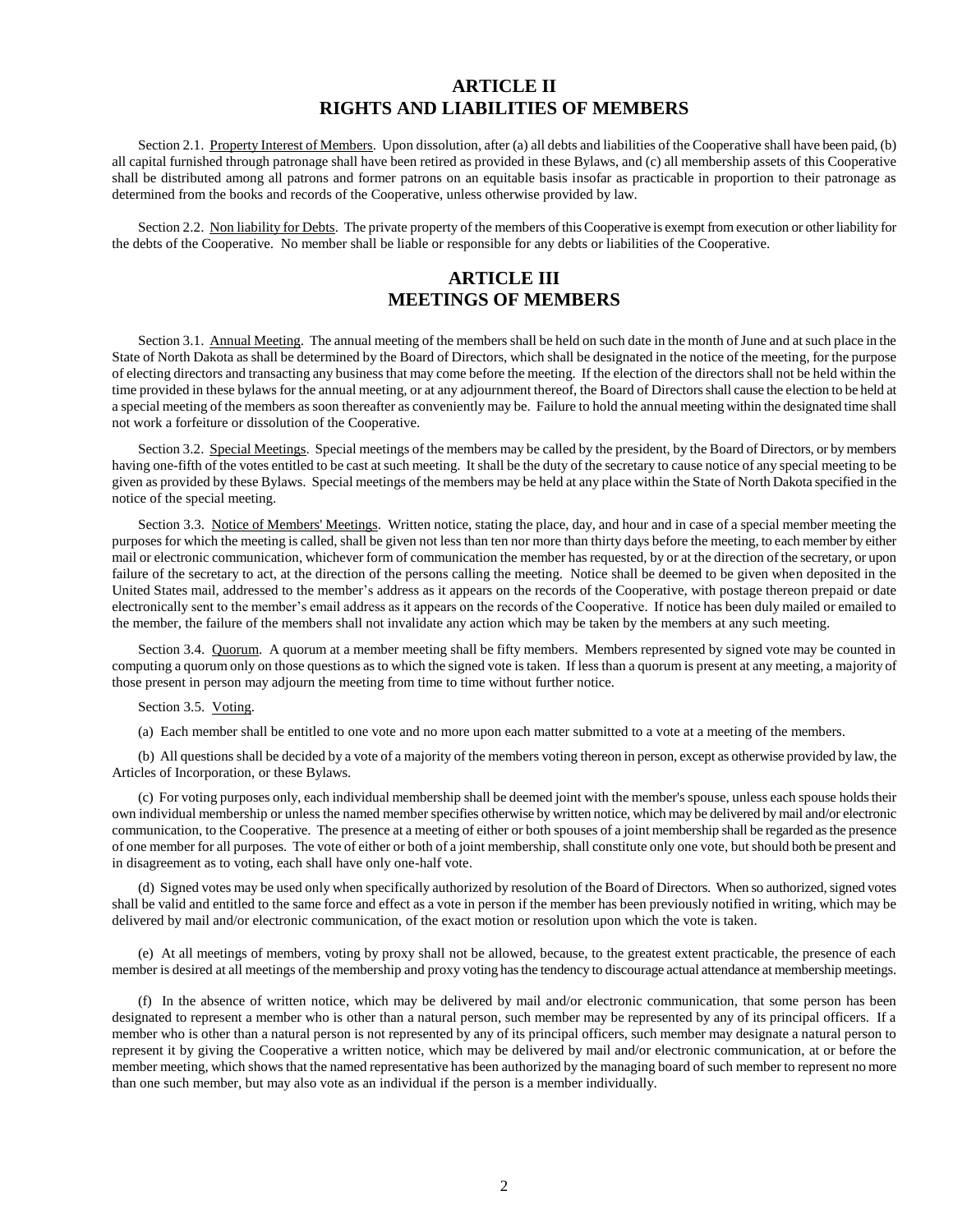Section 3.6. Election Committee. The Board of Directors, at least ten days prior to each member meeting, shall appoint an Election Committee of not less than three and not more than seven members, from among the membership, who are neither directors, known candidates for directors, nor close relatives of, or members of the same household of directors or known candidates for directors. The Election Committee shall, by a majority vote thereof, resolve any question that arises at the meeting concerning the election of directors or balloting on an issue, which is not specifically provided for by law, these Articles of Incorporation or the Bylaws. The committee's decisions on all such questions shall be final.

Section 3.7. Order of Business. The presiding officer may adopt any order of business, which provides an opportunity for full consideration of all matters to come before the meeting, subject to any proper action by the members assembled to change the order of business. Unless such a different order of business is adopted by the president, or the members assembled, the order of business at the annual meeting of the members, and so far as possible at all other meetings of the members, shall be as follows:

- 1. Report as to members present in order to determine the existence of a quorum;
- 2. Reading of the notice of the meeting and proof of the delivery thereof;
- 3. Reading of any unapproved minutes of previous meetings of the members and the taking of necessary action thereon;
- 4. Presentation and consideration of, and action upon, reports of officers, directors and committees;
- 5. Election of directors;
- 6. Unfinished business;
- 7. New business; and
- 8. Adjournment.

Section 3.8. Rules of Order: At all meetings of the members, of the Board of Directors and of any committees thereof, meeting procedure shall be governed by the latest edition of Robert's Rules of Order, except to the extent such procedure is otherwise determined by law, by the Articles of Incorporation, or by the Bylaws.

# **ARTICLE IV DIRECTORS**

Section 4.1. General Powers. The business and affairs of the Cooperative shall be managed by a board of nine directors which shall exercise all of the powers of the Cooperative, except such as are by law, by the Articles of Incorporation of the Cooperative, or by these Bylaws, specifically conferred upon or reserved to the members.

Section 4.2. Qualifications. Every director shall be a member of the Cooperative and a bona fide resident of the district of the Cooperative that the member represents. No representative of a member who is other than a natural person shall be qualified to be a director, unless the member is also a member of the Cooperative individually.

Even though it is not made a qualification for a directorship, the members recommend that any member who is the age of sixty-five years or older should not seek election or re-election as a director.

No member shall be eligible to become or remain a director who is in any way employed by or financially interested in a competing enterprise.

Nothing in this section shall, or shall be construed to, affect in any manner whatsoever the validity of any action taken at any meeting of the Board of Directors, unless such action is taken with respect to a matter in which one or more of the directors have an undisclosed interest adverse to that of the Cooperative.

#### Section 4.3. Nomination and Election of Directors.

(a) Geographical Districts. For the purpose of nominating and electing directors, territory served by the Cooperative shall be divided into the following geographical districts:

1. The Western District shall include all members who live west of U.S. Highway No. 83 in Ranges 82 and 83 and all members who live in Ranges 84, 85, 86, and 87;

2. The Central District shall include all members who live east of U.S. Highway No. 83 and all members who live in Range No. 78 in McHenry County, and all members who live in Ranges No.79, 80, and 81;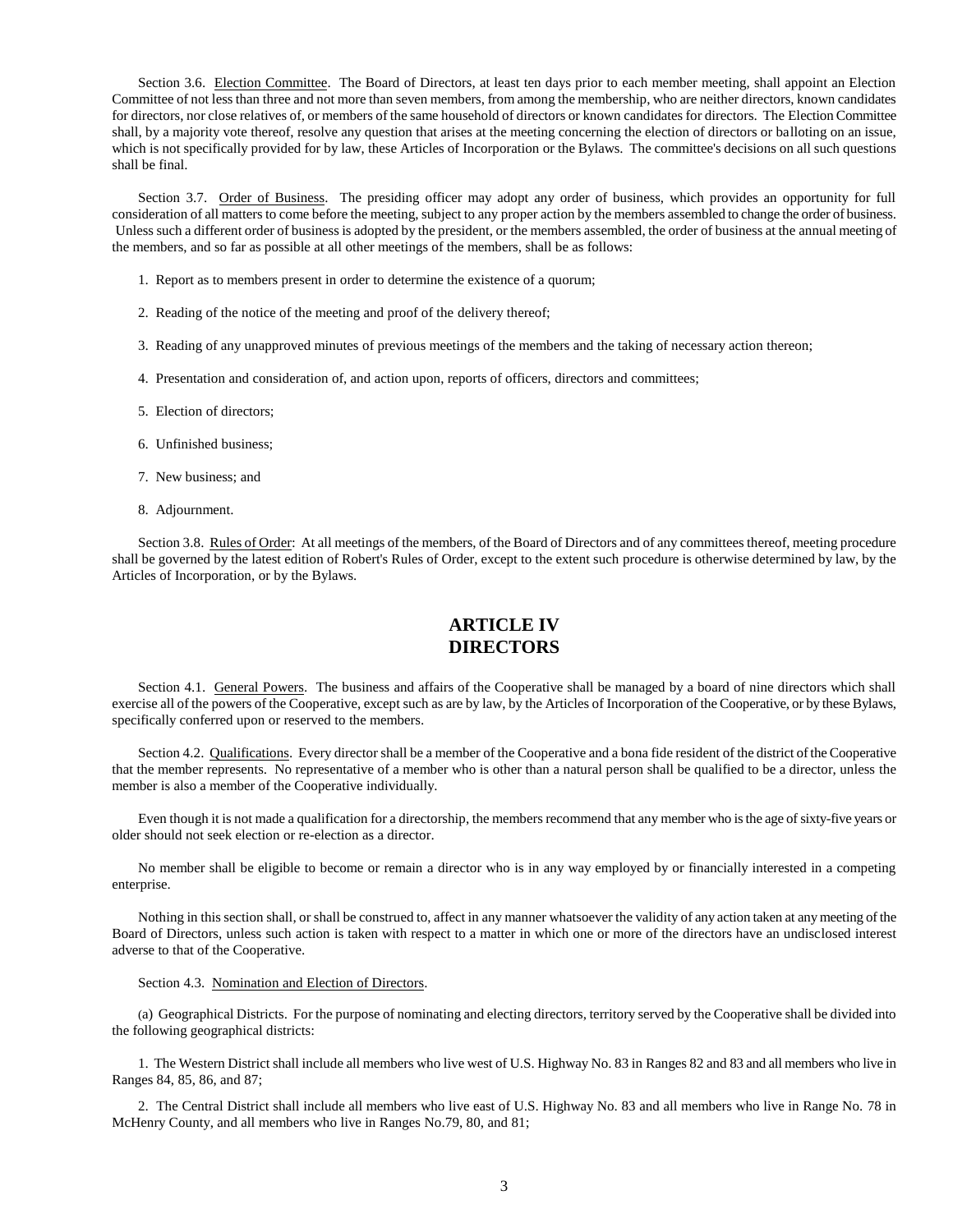3. The Eastern District shall include all members who live in Ranges No. 75, 76, and 77, and all members who live in Sheridan, Pierce and Wells Counties.

(b) Nominations. A caucus shall be held in each district each year by the members residing in such district for the purpose of nominating a candidate or candidates from that district for the office of director or directors representing that district.

The caucus for each district shall be held at a place and at a time and date designated by the Board of Directors. Such caucuses must be held at least twenty days prior to the annual meeting of members and upon not less than five days notice, which may be delivered by mail and/or electronic communication, to each member in the district. The place for the caucus for each district must be held within that district, except that the Western District caucus may be held within the City limits of Minot, Ward County, North Dakota.

The secretary, or someone designated by the secretary, shall be present at each district caucus, and shall act as secretary thereof, and shall record the names of all nominees. The presiding officer of the caucus shall be a chairperson elected by the members actually present at the caucus.

There shall be no restrictions on the number of nominations that may be made at each caucus and nominations shall not be closed by the chairperson of the meeting until there are no further nominations made from the floor. Nominations do not need a second and shall not be voted upon at the caucus.

All nominations made shall be reported to the offices of the Cooperative by the secretary immediately following the caucus, and all such nominees shall be placed upon the ballot for the annual meeting, unless a nominee gives notice to the Cooperative that the nominee withdraws as a candidate.

Nominations may also be made by petition. Nominations by petition need to be received at the cooperative's principle office by noon on the district's scheduled caucus meeting date. Petitions must contain signatures of at least 30 members of the district.

The secretary shall cause to be delivered, by mail and/or electronic communication, with the notice of the annual meeting, a statement of the number of directors to be elected, the districts that they are to represent, and showing the nominations made by the caucus of each district and by petition.

A nominee must be a member and a resident in the district that the member is nominated to represent.

Notwithstanding anything in this subsection contained, failure to comply with any of the provisions of this subsection shall not affect in any manner whatsoever the validity of any official action thereafter taken by the Board of Directors.

(c) Election and Tenure. At the meeting, the nominees of each district, however nominated, shall be voted on by all members of the Cooperative who are personally present at such annual meeting. If for extraordinary reasons an in person annual meeting cannot be held, the board of directors by resolution may allow a different form of voting. The presiding officer shall announce the names of the candidates nominated in each district. Election of board members shall be by ballot. The ballots shall list the candidates nominated at the district caucuses, or by petition, with the names arranged by districts. The directors shall be elected by the members at large and each member shall have one vote for each directorship being filled. The term of each director shall be for three years. One director shall be elected each year from each district for a three-year term. The nominee from each district receiving the highest number of votes of all nominees from that district shall be elected.

Section 4.4. Vacancies. Except as to a vacancy filled by the members after removal of a director by the members, a vacancy occurring in the Board of Directors shall be filled by the affirmative vote of a majority of the remaining directors for the unexpired portion of the term of the vacant directorship.

Section 4.5. Removal of Directors. Any member may bring charges against a director by filing them in writing with the secretary, together with a petition signed by at least ten percent of all of the members, requesting the removal of the director by reason thereof. The director against whom such charges have been brought shall be notified in writing of the charges at least twenty days prior to the meeting at which the charges are to be considered and shall have an opportunity at the meeting to be heard in person, or by counsel, and to present evidence in respect of the charges; and the person or persons bringing the charges against the director shall have an equal opportunity to present evidence, in person, or by counsel. The question of the removal of such director shall be considered and voted upon at the next regular or special meeting of the members. The members may, at any meeting at which a director or directors shall be removed, elect a successor or successors thereto without compliance with the provisions of these bylaws with respect to nomination of directors at caucuses.

Section 4.6. Compensation. Directors shall not receive any salary for their services as directors, but by resolution of the Board of Directors, a reasonable fixed sum per diem and expenses of attendance, if any, may be allowed for attendance at each meeting of the Board of Directors and for attendance at state, area, regional, national and other meetings, conferences, training programs, and committee meetings on behalf of the Cooperative where attendance is specifically authorized by prior action of the Board of Directors. No director shall receive compensation for serving the Cooperative in any other capacity, nor shall any close relative of a director receive compensation for serving the Cooperative, unless the payment and amount of compensation shall be specifically authorized by a vote of the members, or the service by such director or close relative shall have been certified by action of the other members of the Board of Directors as an emergency measure.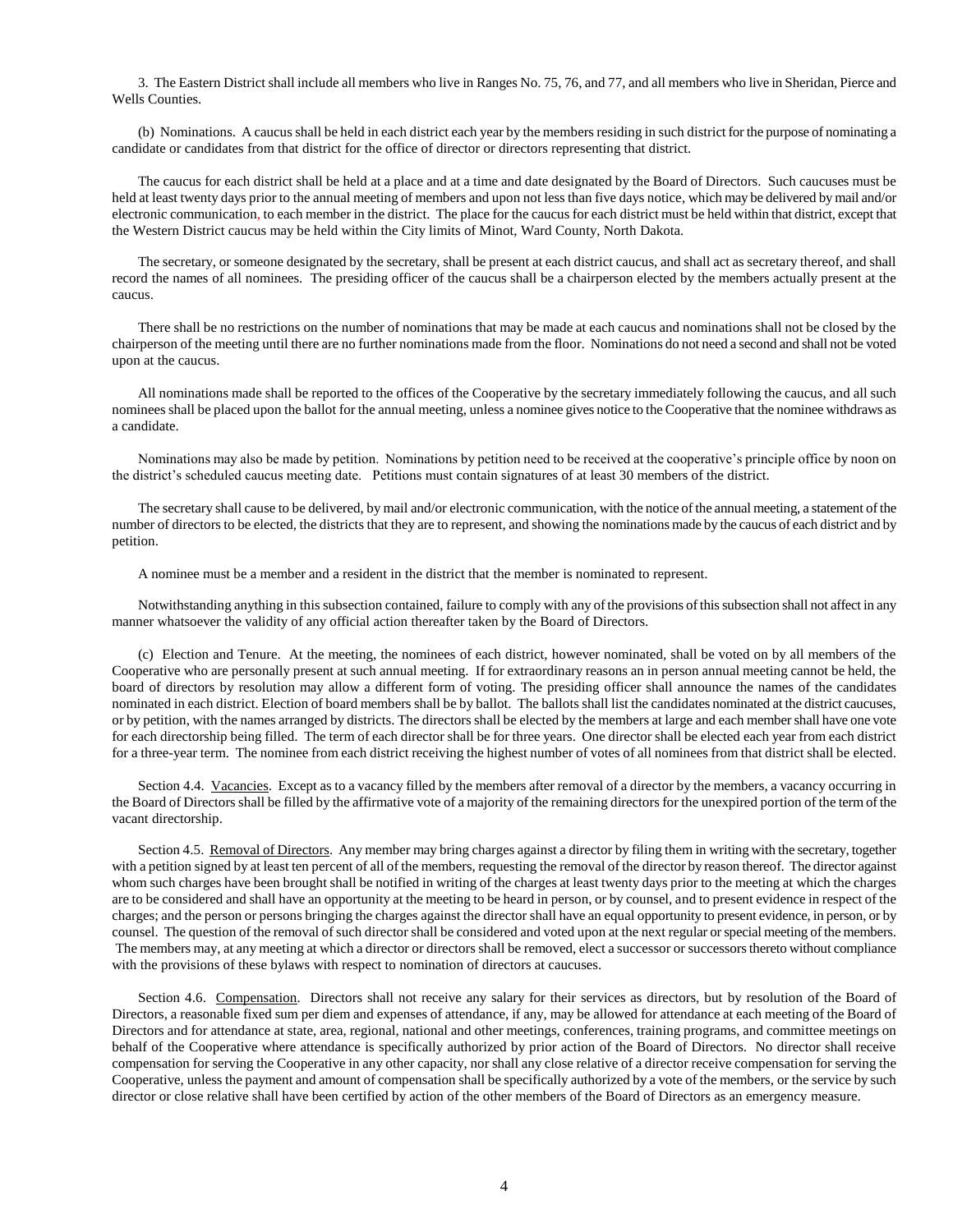### **ARTICLE V MEETINGS OF DIRECTORS**

Section 5.1. Regular Meetings. A regular meeting of the Board of Directors may be held without notice other than this Bylaw, immediately after, and at the same place as, the annual meeting of the members. A regular meeting of the Board of Directors shall also be held monthly at such time and place within the geographical boundaries of the service area of the Cooperative, as the Board of Directors may provide by resolution. Such regular monthly meetings may be held without notice other than such resolution fixing the time and place thereof.

Section 5.2. Special Meetings. Special meetings of the Board of Directors may be called by the president, by any three directors, or by any person authorized to do so by prior action of the Board of Directors. The person or persons calling the meeting shall fix the time and place within the State of North Dakota for the holding of the meeting and shall cause notice of such meeting to be given as hereinafter provided.

Section 5.3. Notices. Written notice of the time and place of any special meeting of the Board of Directors shall be given either personally, by mail, or electronic communication to each director. If mailed, such notice shall be deemed to be given when deposited in the United States mail addressed to the director at his address as it appears on the records of the Cooperative, with postage thereon prepaid, at least five days before the day set for the meeting or date electronically sent to the member's email address as it appears on the records of the Cooperative. The attendance of a director at any meeting shall constitute a waiver of notice of such meeting, except when a director attends the meeting and objects there at to the transaction of business because the meeting was not lawfully convened. A signed waiver is equivalent to personal notice to the person so signing.

Section 5.4. Presence. Any one or more members of the Board of Directors or any committee thereof may participate in a meeting of the Board of Directors or any such committee by means of a conference telephone or similar communications equipment allowing all persons participating in the meeting to hear each other at the same time. Participation by such means shall constitute presence in person at a meeting.

Section 5.5. Quorum. A majority of the directors in office shall constitute a quorum, provided, that, if less than such majority of the directors is present at said meeting, a majority of the directors present may adjourn the meeting from time to time; and provided further, that the secretary shall notify any absent directors of the time and place of any adjourned meeting. The act of a majority of the directors present at a meeting at which a quorum is present shall be the act of the Board of Directors.

Section 5.6. Manner of Acting. Any action which may be taken at a meeting of the directors or Executive Committee may be taken without a meeting if a writing setting forth and approving the action taken shall be signed by all of the directors or Executive Committee members entitled to vote upon such action. In such cases, such consent shall have the same force and effect as if a meeting had been held.

Section 5.7. Executive Committee. The Board of Directors may elect an Executive Committee to consist of three or more directors. If an Executive Committee is elected, such committee shall have all powers of the Board of Directors when the Board of Directors is not in session, except in respect to:

- (1) Powers reserved by the Board itself;
- (2) Apportionment or distribution of proceeds;
- (3) Election of officers;
- (4) Filling of vacancies on the Board; and
- (5) Amendment to the Bylaws.

The Board may elect other directors as alternates for members of the Executive Committee.

Section 5.8. Rules and Regulations. The Board of Directors shall have power to make and adopt such rules, regulations and policies, not inconsistent with law, the Articles of Incorporation of the Cooperative or these Bylaws, as it may deem advisable for the management, administration, and regulation of the business and affairs of the Cooperative. Among such powers the Board of Directors shall have the power to establish reasonable classifications of business done with patrons, according to the type or nature thereof, for the purpose of regulating rates and charges for electric service and allocating capital credits to patrons.

## **ARTICLE VI OFFICERS**

Section 6.1. Number. The officers of the Cooperative shall be a President, Vice-President, Secretary-Treasurer, and Assistant Secretary-Treasurer and such other officers as may be determined by the Board of Directors from time to time. Each principal officer must be a director of the Cooperative.

Section 6.2. Election and Term of Office. The officers shall be elected annually by and from the Board of Directors at the first meeting of the Board of Directors held after each annual meeting of the members. If the election of officers shall not be held at such meeting, such election shall be held at the next meeting of the Board of Directors thereafter. Each officer shall hold office until the first meeting of the Board of Directors following the next succeeding annual meeting of the members or until the officers successor shall have been duly elected and shall have qualified subject to the provisions of these Bylaws with respect to the removal of directors and officers.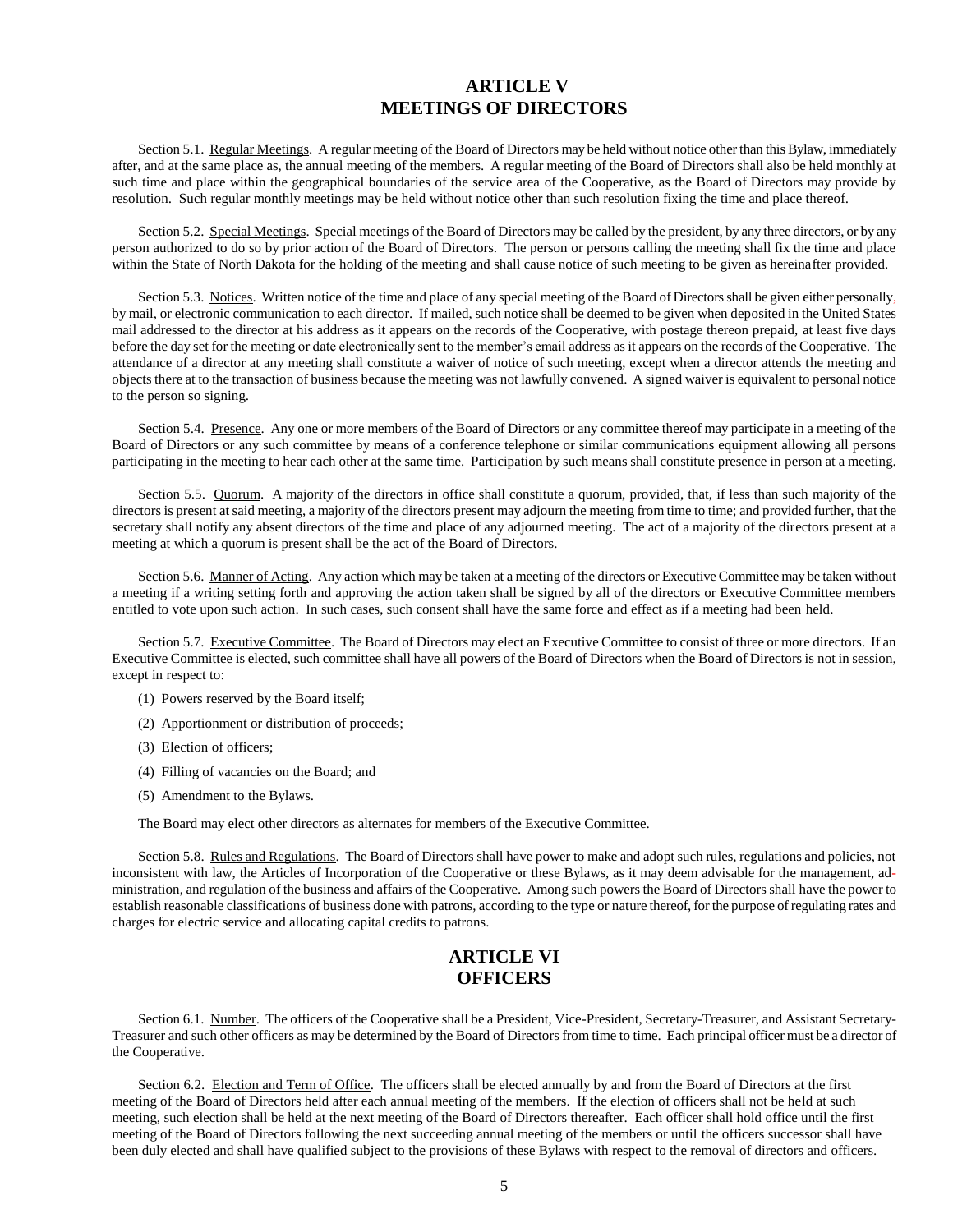Section 6.3. Removal. Any officer or employee elected or appointed by the Board of Directors may be removed by action of a majority of the Board of Directors at any time and whenever in the judgment of the Board of Directors the best interests of the Cooperative will be served thereby.

Section 6.4. Vacancies. A vacancy in any office may be filled by the Board of Directors for the unexpired portion of the term.

Section 6.5. President. The President:

(a) shall be the principal officer of the Cooperative and, unless otherwise determined by the members or by the Board of Directors, shall preside at all meetings of the members and of the Board of Directors;

(b) may sign any deeds, mortgages, deeds of trust, notes, bonds, contracts or other instruments executed on behalf of the Cooperative, except in cases in which the signing and execution thereof shall be expressly delegated by the Board of Directors or by these Bylaws to some other officer or agent of the Cooperative, or shall be required by law to be otherwise signed or executed; and

(c) in general, shall perform all duties incident to the office of president and such other duties as may be prescribed by the Board of Directors from time to time.

Section 6.6. Vice-President. In the absence of the President, or in the event of the President's inability or refusal to act, the Vice-President shall perform the duties of the President, and when so acting, shall have all the powers of and be subject to all the restrictions upon the President. The Vice-President shall also perform such other duties as from time to time may be assigned to the Vice-President by the Board of Directors.

Section 6.7. Secretary-Treasurer. The Secretary-Treasurer shall:

(a) cause minutes of the meetings of the members, of the Board of Directors, and of any Executive Committee to be kept;

- (b) see that all notices are duly given in accordance with these Bylaws, or as required by law;
- (c) supervise custody of the records and funds of the Cooperative;
- (d) cause a register of the names and post office addresses of all members to be kept;

(e) in general, perform all duties incident to the office of secretary and of treasurer, and such other duties as from time to time may be assigned by the Board of Directors.

Section 6.8. Delegation of Responsibilities. Notwithstanding the duties, responsibilities and authorities of the officers provided for in these Bylaws, the Board of Directors by resolution may, except as otherwise limited by law, delegate, wholly or in part, the responsibility and authority for, and the regular and routine administration of, one or more of such officer's duties to one or more agents or other officers of the Cooperative who are not directors. To the extent that the Board does so delegate with respect to either such officer, that officer as such shall be released from such duties, responsibilities and authorities.

Section 6.9. General Manager. The Board of Directors shall appoint a general manager who shall manage the affairs of the Cooperative, under the supervision of, and in accordance with, the policies of the Board of Directors.

Section 6.10. Bonds of Officers. The treasurer or any other officer of the Cooperative charged with responsibility for the custody of any of its funds or property, shall be bonded in such sum and with such surety as the Board of Directors shall determine. The Board of Directors in its discretion may also require any other officer, agent or employee of the Cooperative to give bond in such amount and with such surety as it shall determine.

Section 6.11. Indemnification and Insurance. This Cooperative shall indemnify, and shall have the power to purchase and maintain insurance to indemnify, any person who is or was a director, officer, manager, employee, or agent of this Cooperative, and any person serving at the request of this Cooperative as a director, officer, manager, employee, or agent of another corporation, partnership, joint venture, trust, or other enterprise, against expenses, including attorneys' fees, judgments, fines, and amounts paid in settlement actually and reasonably incurred by the person to the fullest extent to which such officers, directors and employees of a cooperative may be indemnified under the laws of this State or any amendments thereto or substitution therefore.

Section 6.12. Reports. One or more of the officers of the Cooperative shall submit at each annual meeting of the members a report generally showing the business of the Cooperative for the previous fiscal year and generally showing the condition of the Cooperative at the close of such fiscal year.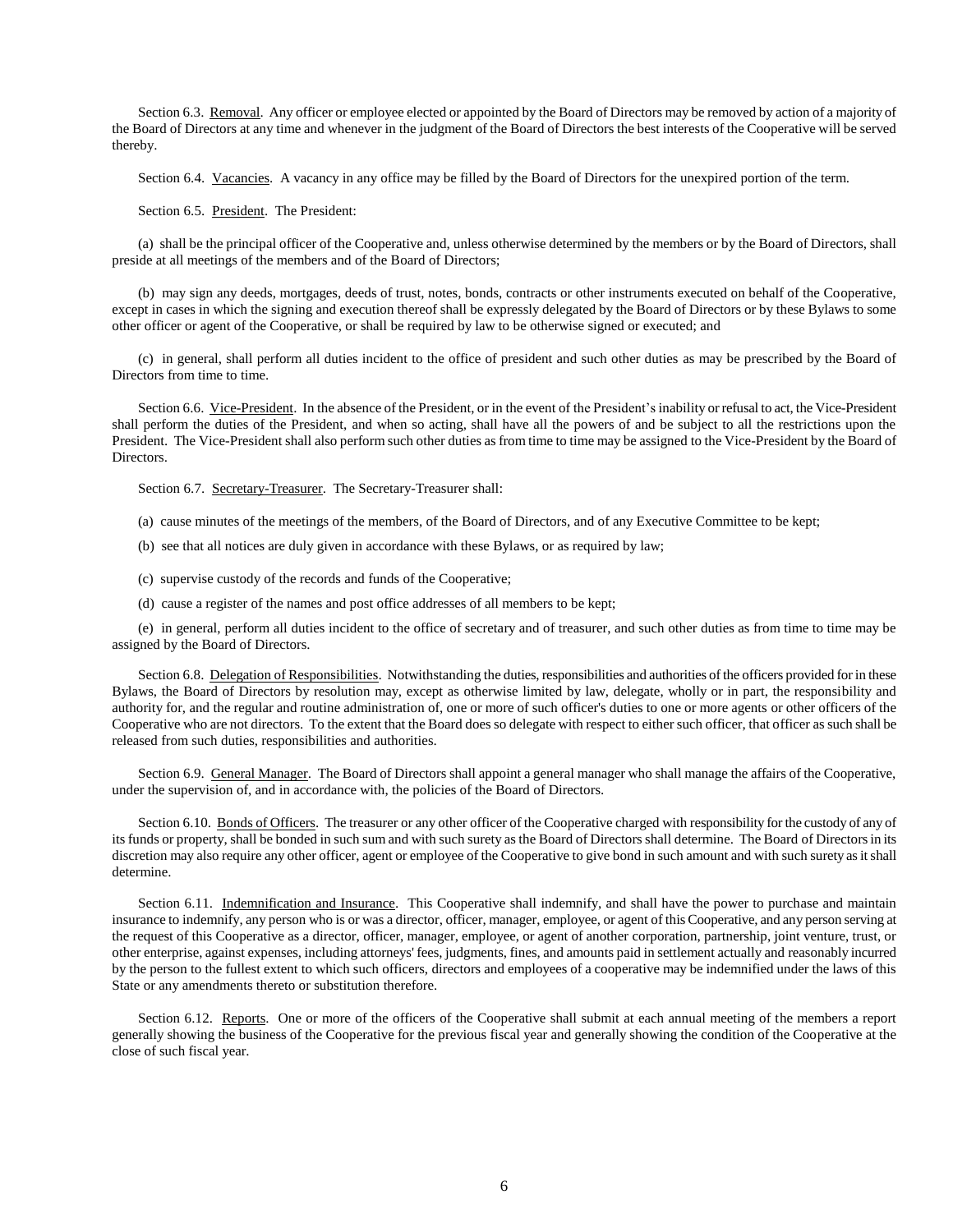### **ARTICLE VII COOPERATIVE NON-PROFIT OPERATION**

Section 7.1. Cooperative Operation. The Cooperative shall at all times be operated on a cooperative non-profit basis for the mutual benefit of its patrons. No interest on dividends shall be paid or payable by the Cooperative on any capital furnished by its patrons.

Section 7.2. Patronage Capital in Connection with Furnishing Electric Service. In the furnishing of electric service the Cooperative's operations shall be so conducted that all patrons will, through their patronage, furnish capital for the Cooperative. In order to induce patronage and to assure that the cooperative will operate on a non-profit basis, the Cooperative is obligated to account on a patronage basis to all its patrons, for all amounts received and receivable from the furnishing of electrical service in excess of operating cost, expenses, and educational fund expenses properly chargeable against the furnishing of electrical service, which operating cost and expenses may, at the discretion of the Board of Directors, include all or any part of operating deficits of prior years.

All such amounts in excess of operating cost, expenses and education fund deductions, at the moment of receipt by the Cooperative, are received with the understanding that they are furnished by the patrons as capital. The Cooperative is obligated to pay by credits to a capital account of each patron, and the Cooperative shall within a reasonable time after the close of each fiscal year notify each patron of the amount of capital so credited to his account. All such amounts credited to the capital account of any patron shall have the same status as though they had been paid to the patron in cash in pursuance of a legal obligation to do so and the patron had then furnished the Cooperative corresponding amounts for capital. The Board of Directors shall have the power, at its discretion, to determine the fiscal year to which should be allocated amounts received and receivable from the furnishing of electrical service and to which should be allocated operating costs and expenses.

All other amounts received by the Cooperative from its operations in excess of costs and expenses shall, insofar as permitted by law, be (a) used to offset any losses incurred during the current or any prior fiscal year; and (b) to the extent not needed for that purpose, allocated to its patrons on a patronage basis and any amounts so allocated shall be included as a part of the capital credited to the accounts of patrons, as herein provided.

All other amounts received by the Cooperative not from its operations may be, in the discretion of the Board of Directors, credited to a general unallocated reserve. However, such general unallocated reserve shall not exceed 15% of the total assets of the Cooperative.

For the purpose of teaching and promoting cooperative organization and principles, not to exceed five percent (5%) of the net margin in excess of operating costs and expenses properly chargeable against furnishing of electric service may be set aside each year as an educational fund to be used in teaching or promoting cooperative organization or principles. The disbursement of any said funds shall be by order of the Board of Directors in accordance with the said purpose. Such fund shall for all purposes be deemed an expense of operation of the Cooperative.

In the event of dissolution or liquidation of the Cooperative, after all outstanding indebtedness of the Cooperative shall have been paid, outstanding capital credits shall be retired without priority on a pro-rata basis before any payments are made on account of property rights of members. If, at any time prior to dissolution or liquidation, the Board of Directors shall determine that the financial condition of the Cooperative will not be impaired thereby, the capital credited to patrons' accounts may be retired in full or in part. The Board of Directors, as approved through a resolution adopted each year , as such capital is retired, shall determine that method, basis, priority, and manner to be used for the year in which the capital is retired, provided that such determination of the method, basis, priority, and manner of retirement shall be applied uniformly.

Capital credited to the account of each patron shall be assignable only on the books of the Cooperative pursuant to instruction from the assignor and upon such conditions as the Board of Directors, acting under policies of general application, shall determine.

Notwithstanding any other provision of these bylaws, the Board of Directors, at its discretion, shall have the power at any time upon the death of any patron who is a natural person, if the legal representatives of the patron's estate shall request in writing that the capital credited to any such patron be retired prior to the time such capital would otherwise be retired under the provisions of these bylaws, to retire capital credited to any such patron immediately upon such terms and conditions as the Board of Directors, acting under policies of general application, and the legal representatives of such patron's estate shall agree upon, provided, however, that the financial condition of the Cooperative will not be impaired thereby. Except upon the death of a natural person, there shall be no other retirements except as provided for in these Bylaws. Insolvency or bankruptcy, whether individual or corporate, shall not be grounds for early or accelerated retirement.

Section 7.3. Donated Capital Credits. If any member or former member fails to claim any payment in distribution of proceeds or redemption of capital credits within six years after payment has been tendered to the member, then the member's claim to the funds may be forfeited by the board. All amounts so forfeited shall revert to the Cooperative as donated capital, if, at least six months before the declared date of forfeiture notice that such payment is available has been given to the last known address of the person entitled thereto as shown by the record of the Cooperative and by notice published at least once a month for four months, both in a publication circulated among members of the Cooperative and in a newspaper of general circulation in the area. Notwithstanding the forfeiture of the funds to the donated capital of the Cooperative, the rightful owner, or the owner's lawful heirs, may obtain payment at any time upon adequate proof of identity.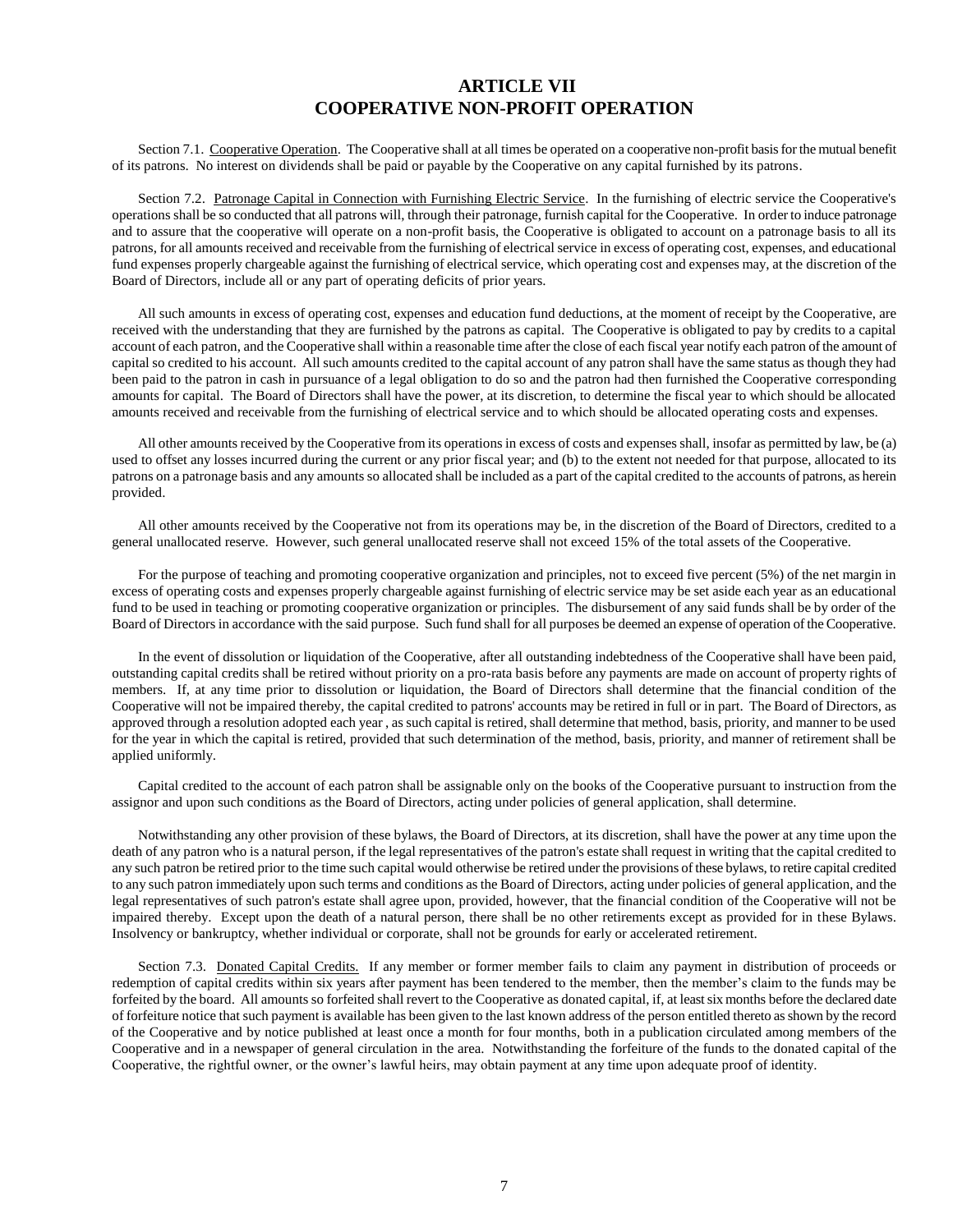## **ARTICLE VIII PROPERTY AND INDEBTEDNESS**

Section 8.1. Disposition of Assets. Unless authorized by the members at a meeting called for that purpose, the Board of Directors shall not sell, transfer or convey, within the period of a single calendar year, physical plant in excess of five percent in value of the Cooperative, based upon the most recent audit of the books of the Cooperative. At such a meeting, the sale, transfer or conveyance of physical plant in excess of five percent in value of the Cooperative may be authorized if:

(a) the Board of Directors has caused an itemized written appraisal of the property to be made by a professional appraiser, and the written appraisal has been on file at the Cooperative's principal office and available for examination by any member during regular business hours for at least sixty days prior to the meeting;

(b) notice in writing of the meeting, and that such disposition will be considered, has been given to all members of the Cooperative and to each electric cooperative corporation operating in the State of North Dakota not less than twenty nor more than thirty days prior to the date of such meeting; and

(c) consent therefore shall have been obtained by vote of not less than two-thirds of the entire membership of the Cooperative.

Nothing in this section shall prohibit the sale, transfer, conveyance or exchange of assets of this Cooperative to another electric cooperative corporation, an agency of the State of North Dakota or of the government of the United States, nor in exchange for physical plant of equal monetary value to any person or organization, public or private.

Section 8.2. Indebtedness and Security. The Board of Directors, without any further authorization by the members of the Cooperative, shall have full power and authority to incur liabilities, to borrow money, to increase the indebtedness of the Cooperative, and to secure payment of the Cooperative's debts by mortgaging any or all of the Cooperative's rights, privileges, authority and franchises, revenues, and other property, whether acquired or to be acquired, and wherever situated, all upon such terms and conditions as the Board of Directors may determine and without limitation. All prior limitations of indebtedness are hereby repealed and superseded.

## **ARTICLE IX MISCELLANEOUS**

Section 9.1. Fiscal Year. The fiscal year of the Cooperative shall begin on the first day of January of each year and end on the thirty-first day of December of the same year.

Section 9.2. Seal. The corporate seal of the Cooperative shall be in the form of a circle and shall have inscribed thereon the name of the Cooperative and the words "Corporate Seal, North Dakota."

Section 9.3. Contracts. Except as otherwise provided in these Bylaws, the Board of Directors may authorize any officer or officers, agent or agents to enter into any contract or execute and deliver any instrument in the name and on behalf of the Cooperative, and such authority may be general or confined to specific instances.

Section 9.4. Execution of Checks, Drafts, or Other Evidence of Indebtedness. All checks, drafts or other orders for the payment of money, and all notes, bonds or other evidences of indebtedness issued in the name of the Cooperative shall be signed by such officers, agents or employees of the Cooperative, and in such manner, as shall from time to time be designated by resolution of the Board of Directors.

Section 9.5. Deposits. All funds of the Cooperative, except petty cash, shall be deposited from time to time to the credit of the Cooperative in such bank or banks as the Board of Directors may select.

Section 9.6. Contract. The patrons of the Cooperative, by dealing with the Cooperative, acknowledge that the terms and provisions of the Articles of Incorporation and bylaws shall constitute and be a contract between the Cooperative and each patron, and both the Cooperative and the patrons are bound by such contract, as fully as though each patron had individually signed a separate instrument containing such terms and provisions. A copy of the bylaws and of all amendments thereto shall be furnished to each new member within ninety days after becoming a member and shall be furnished to any member upon request.

Section 9.7. Area Coverage. This Cooperative shall endeavor to make adequate and dependable electric service available to all persons in the rural service area of this Cooperative, in accordance with law, these Bylaws, and the policies, rules and regulations of this Cooperative, which may establish reasonable requirements as a condition of such service.